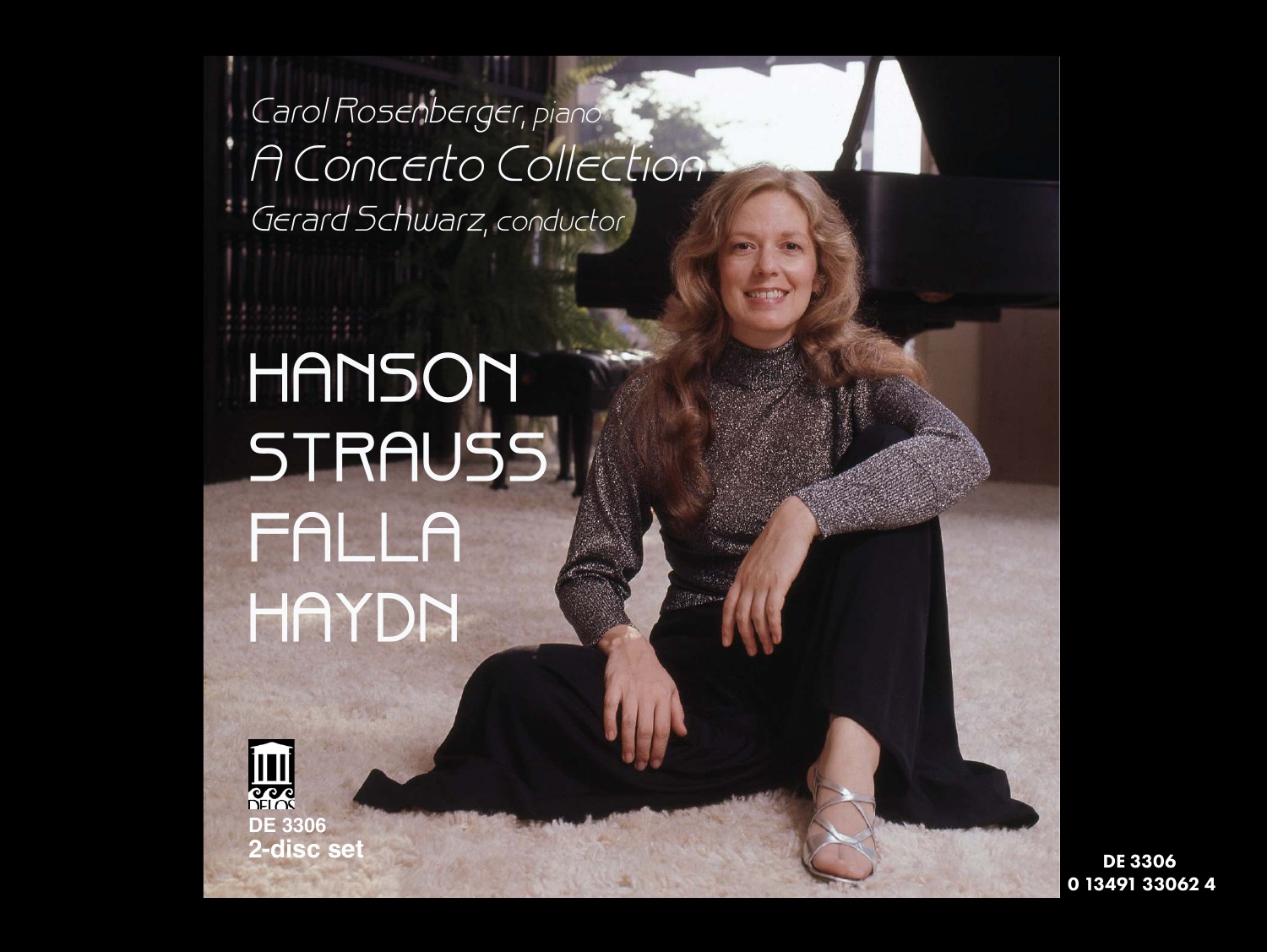## Carol Rosenberger, piano A CONCERTO COLLECTION

Gerard Schwarz, conductor

HAYDN: Piano Concerto No. 2 in D Major Piano Concerto No. 5 in GMajor

STRAUSS: Burleske for Piano and Orchestra

HANSON: Fantasy Variations on a Theme of Youth Piano Concerto in GMajor, Op. 36

FALLA: Nights in the Gardens of Spain



Seattle Symphony • New York Chamber Symphony<br>Scottish Chamber Orchestra • London Symphony Orchestra

Total Playing Time - Disc One: 66:59 . Disc Two: 59:27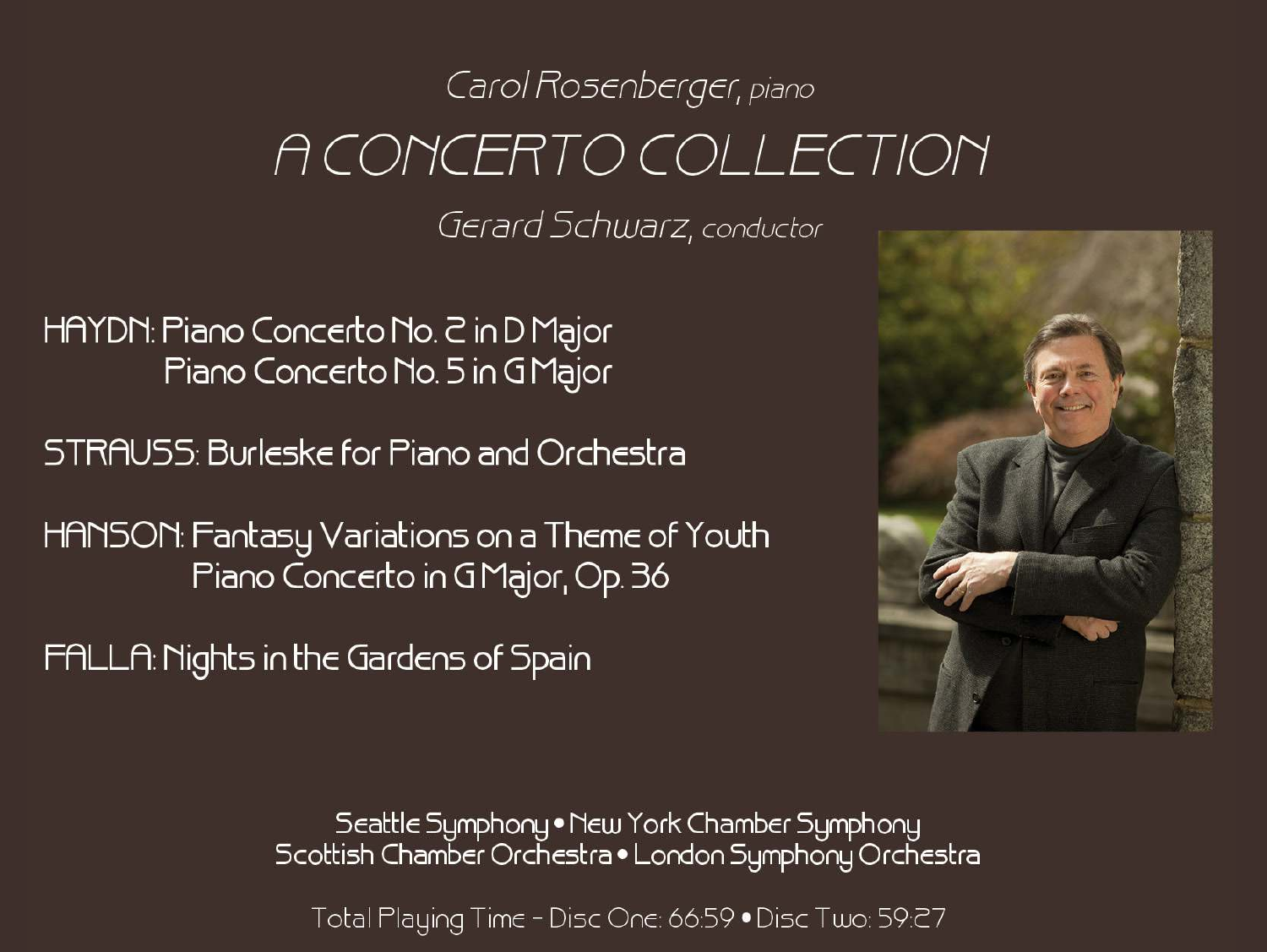E<br>condu ach concerto recording in this collection originally appeared as the solo turn on a symphonic album conducted by Gerard Schwarz. Jerry and I both relished the chance to present piano-and-orchestra repertoire that was "right" for the symphonic program and in some cases under-served on recording. It was some time after all six had appeared in this context that I began to think of them as a collection of piano concertos seldom found on the piano-and-orchestra circuit that might deserve an album of their own.

Although not heard often on the modern piano, the keyboard concertos of **Joseph Haydn** are a staple of harpsichord and fortepiano repertoire. This is true especially of the wonderful D Major Concerto, which is also used frequently as a study piece for piano students. I admit to having played it with great enthusiasm when I was 10, but hasten to say that I wrote my cadenzas and lead-ins upon revisiting the concerto many years later! The G Major Concerto is rarely played on any instrument, but once discovered, usually inspires love at first hearing. Both concertos can arouse a momentary envy of those lucky residents of the Esterhazy Court, where Haydn spent so many years as Kapellmeister. Mozart said about his friend Haydn's music that "he alone has the secret of making me smile and touching me to the bottom of my soul." These two keyboard concertos, with their buoyant, sometimes humorous outer movements and their lovely, poignant slow movements, could not be better described. In my cadenzas for the slow movements, I took the liberty of restating each movement's major thematic material in its entirety, with freely varied ornamentation, as it seemed to me that each theme could well stand another hearing before we left the movement.

**Burleske** by **Richard Strauss** and **Nights in the Gardens of Spain** by **Manuel de Falla** each represents its composer's only work originally written for piano and orchestra (although Strauss did arrange for piano, left hand two of his other works, and Falla did write a chamber concerto for harpsichord and five other instruments that could be played on the piano). Burleske and Nights also have in common piano parts that are, to an unusual degree, an integral part of the orchestration of each concerto.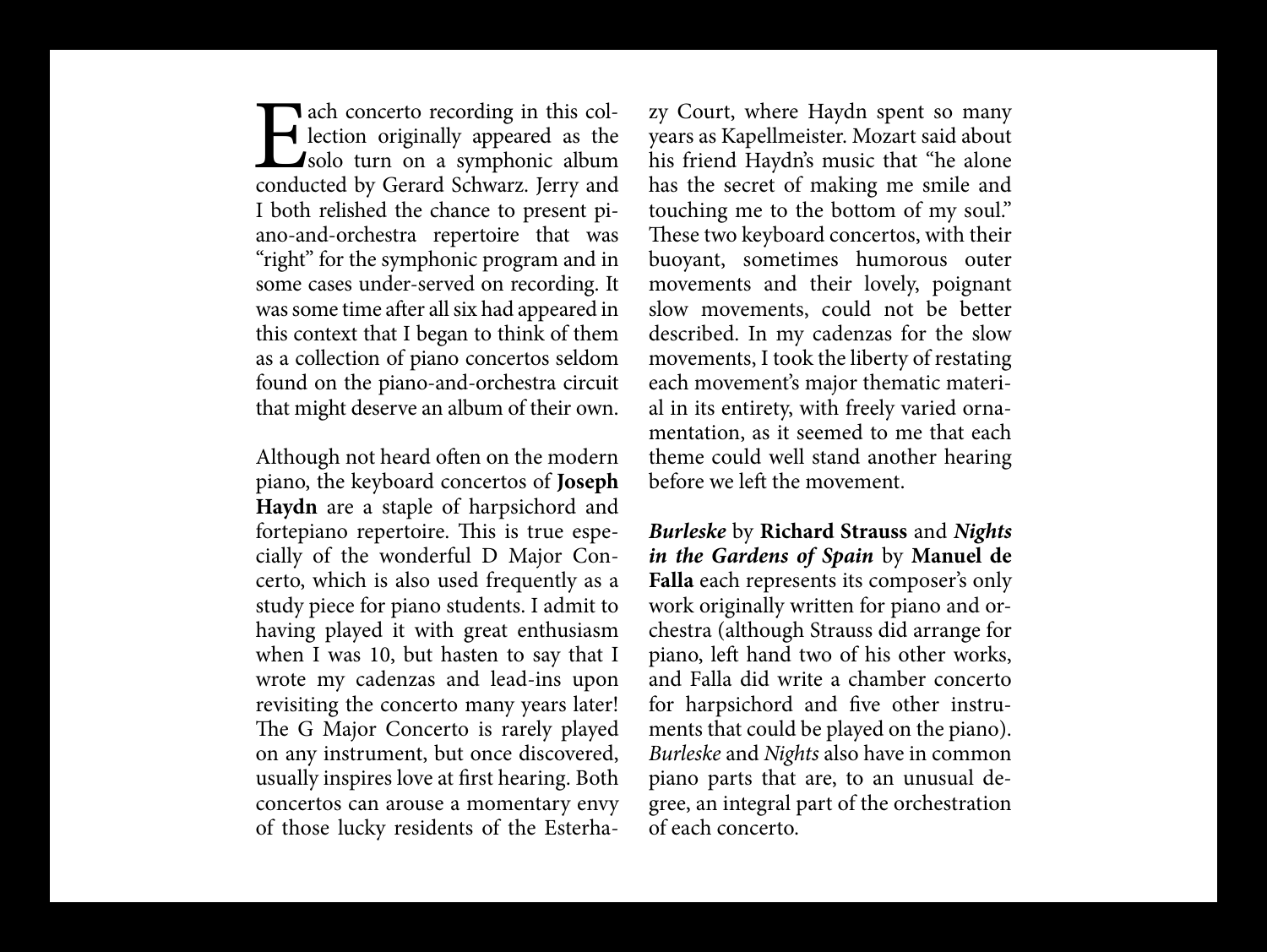As an avid Strauss opera fan, I've had a wonderful time playing a piece that reminds me of some whimsical and lyrical moments in some of my favorite operas. Strauss wrote the delightful Burleske in 1885 when he was 21 and already revealing himself to be what musicologist Michael Kennedy called "the fantastic conjurer of the orchestra… juggling with pianist and orchestra as if they were featherweights." Hans von Bülow, for whom the concerto was written, found it awkward to play and refused to perform it, so the premiere and the dedication on the score went to the pianist Eugene d'Albert.

For me, total immersion in Falla's exotic and colorful Nights in the Gardens of Spain has proven to be a memorable adventure. These "symphonic impressions," as Falla subtitled the work, stem from 1911-1915, and had their first performance at the Queen's Hall in London in 1921, with the composer at the piano. Falla described how he evoked "certain effects peculiar to the popular instruments" of Andalusia in his imaginative orchestrations, and chose themes "based on the rhythms, modes, cadences and

ornamental figures that distinguish the popular music of Andalusia, though they are rarely used in their original forms."

As for the great American composer and educator **Howard Hanson**, I fell in love first with his choral music, then with his symphonic music, especially the first three symphonies, and only then discovered the **Fantasy Variations on a Theme of Youth** and the **Piano Concerto**. Despite his powerful position during his 40-year tenure at the Eastman School in Rochester, much of his music was looked upon as old-fashioned and out of step during his lifetime, and was therefore neglected. I enjoy rereading his famous credo on romanticism, bearing in mind that his music had to wait through both neoclassical and atonal trends to complete the cycle of acceptance for an unabashed romanticism such as his. "I recognize, of course, that romanticism is, at the present time, the poor stepchild, without the social standing of her elder sister, neoclassicism," Hanson wrote. "Nevertheless, I embrace her all the more fervently, believing, as I do, that romanticism will find in this country rich soil for a new, young and vigorous youth."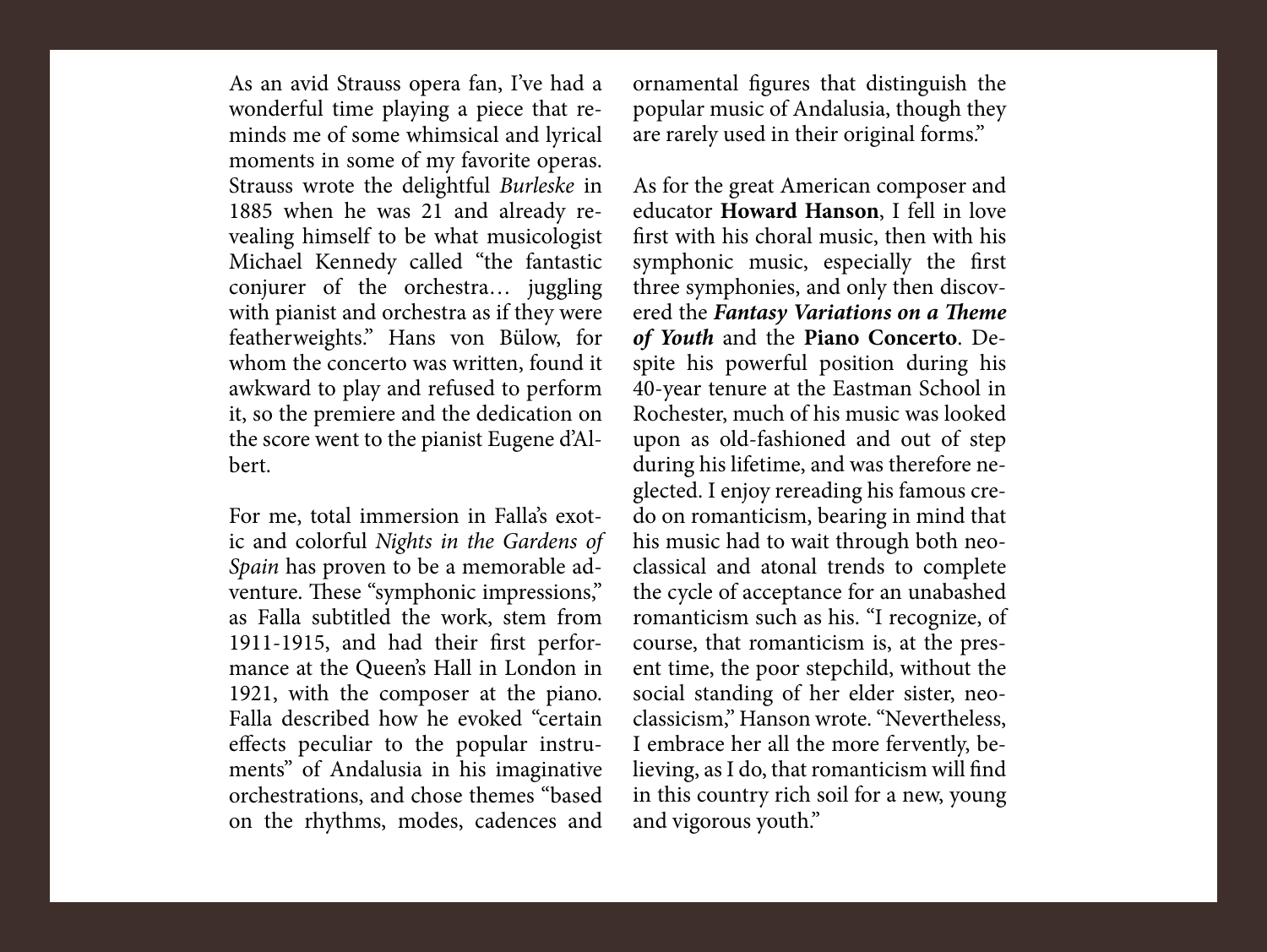Hanson wrote the engaging **Fantasy Variations** in 1951, to commemorate the 100th anniversary of the founding of Northwestern University, where the composer had studied and taught over three decades earlier. "It occurred to me that it would be appropriate if I could write a series of variations on a theme which I wrote when I was a young student there," Hanson explained. "Looking through my student works I found one theme which seemed to be as fresh today as it was when it was written well over 30 years ago. It was the opening theme of a concerto da camera for piano and string orchestra and I determined to use it as the basis for my new work." The Fantasy's premiere took place at Northwestern University on February 16, 1951, with the composer conducting.

If Hanson's Fantasy Variations can be categorized as a rarity in concert performance, then his **Piano Concerto,** written in 1948, would qualify for the endangered species list. To me this piece is vintage Hanson – the sense of space; the sentimental, soaring melodies whose treatment brings to mind images like amber waves of grain or sea to shining sea;

the rhythmic passages that begin with a sense of grounded energy and evolve into celebration – it's all here. If I had any complaints at all it might be that in the gorgeous slow movement there are places where Hanson wanted ever more intense single, slow melody tones, arousing this pianist's secret fantasy of applying vibrato to the piano keys and suddenly being able to produce a series of vibrating, miraculously swelling notes.

When Jerry Schwarz and I performed and recorded the Concerto we used an orchestral score still in manuscript, comparing the piano part in that score with the published two-piano study version. We were fascinated at the differences we found between the two versions of the piano part. Evidently Hanson had told Rudolf Firkusny, who had played the premiere, "Rudy, if you think something sounds better your way, play it that way!" I took my cue from this quote.

— Carol Rosenberger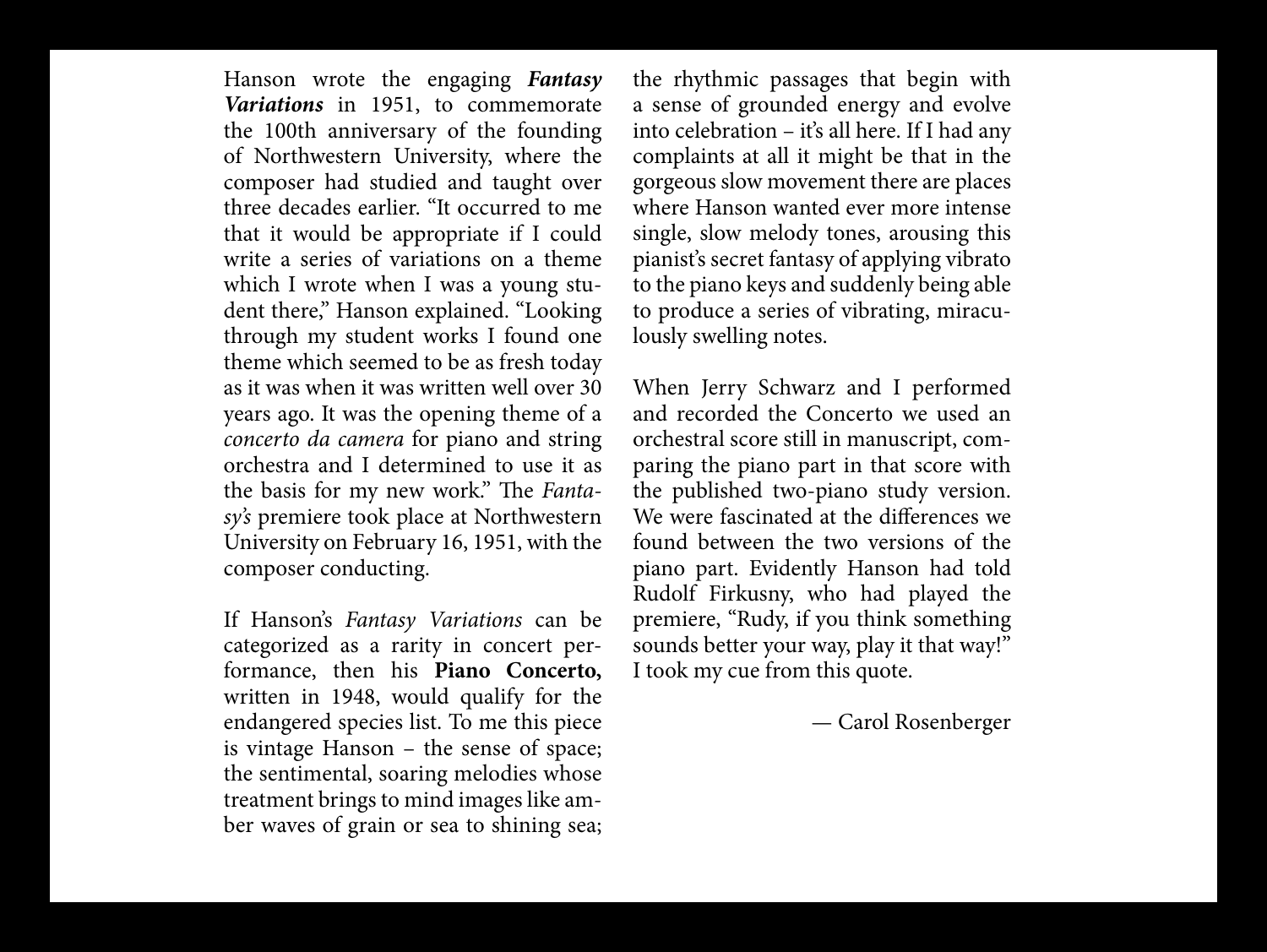American pianist **Carol Rosenberger** has attracted an international audience for bringing her special blend of refined virtuosity and poetically compelling interpretations to both traditional and contemporary repertoire. "Eloquent and sensitive playing" wrote The Times of London, while that city's Daily Telegraph commented: "Her playing was alive to every fleeting sense impression, yet intellectually commanding. These were ideal performances."

Beginning with the debut tour that elicited such comment in New York, Boston, London, Paris, Vienna, Berlin and other capitals, Carol's distinguished recital programs and guest appearances with orchestras carried her to most major European and American cities. More recent concert appearances include New York's Town Hall, Philharmonic Hall and the Great Hall of the Tchaikovsky Conservatory in Moscow, and tours of Scandinavia and the U.S., with the Moscow Chamber Orchestra under Constantine Orbelian.

Over 30 recordings on the Delos label include her Grammy-nominated performance of Howard Hanson's Fantasy

Variations on a Theme of Youth, with Gerard Schwarz and the New York Chamber Symphony. Rosenberger and Schwarz followed this recording with the rarely heard Hanson Piano Concerto with the Seattle Symphony. Together with Constantine Orbelian and the Moscow Chamber Orchestra, Carol has recorded the premiere of Frank Bridge's Chamber Concerto for Piano and String Orchestra (arr. C. Orbelian), an arrangement of the Quintet (1912).

Carol's celebrated series of concept-recordings began with Water Music of the Impressionists, which was selected by Stereo Review as one of the 25 Best Classical Compact Discs of all time, by Gramophone as a Recording of the Year, and by Billboard as an All-time Great Recording. Night Moods was the successful sequel; followed by Singing on the Water, which included Barcarolles written especially for the album by Sir Richard Rodney Bennett and the American composer David Diamond.

Carol's Perchance to Dream, Lullabys for Children and Adults, struck a responsive chord with all ages. The American Record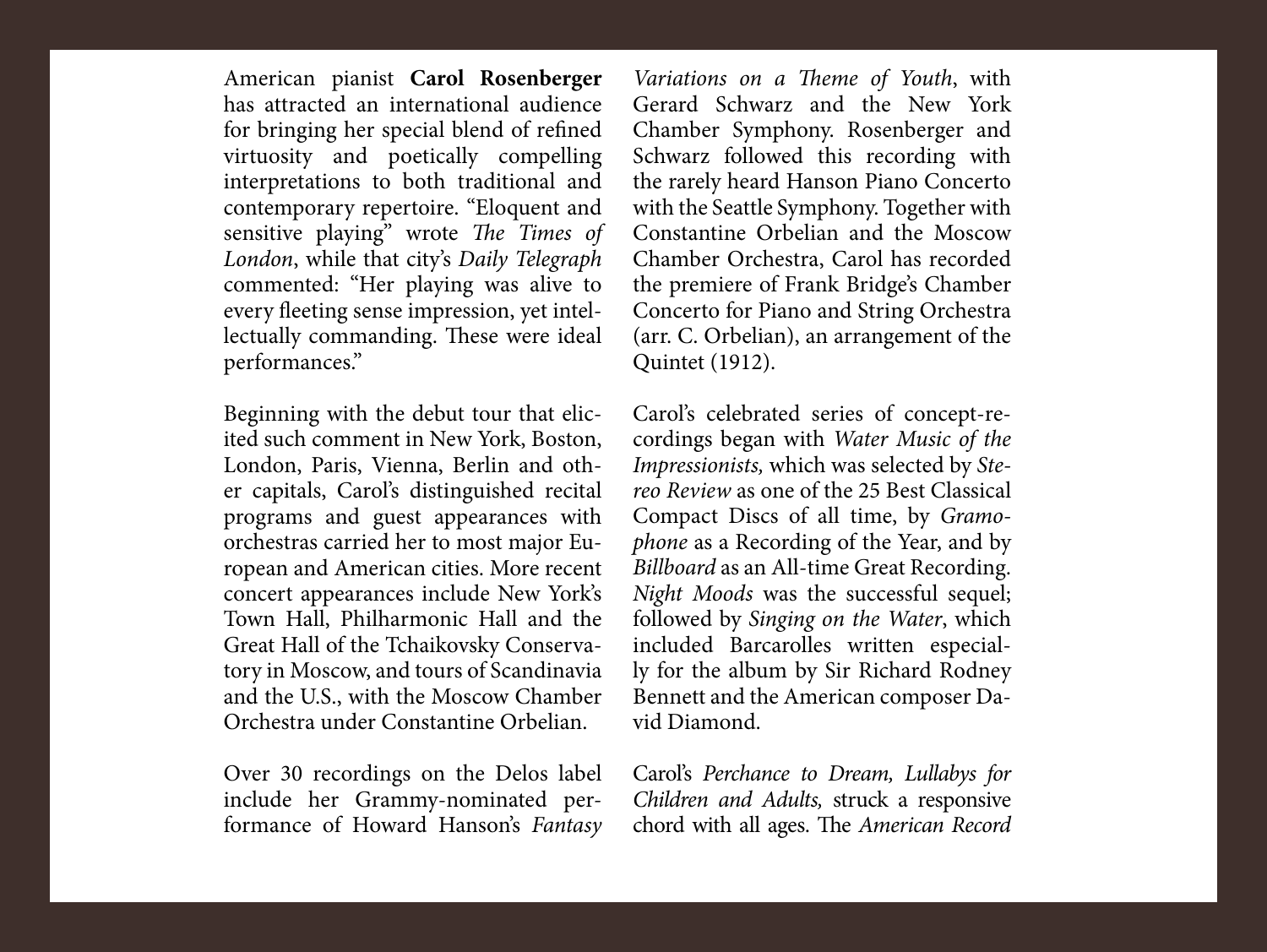Guide called it "a splendid disc, to be treasured by young and old," and Fanfare commented that it is "the perfect gift among recordings for introducing a child to the intimacies and universality of music."

Together with label founder Amelia Haygood, Carol co-produced the Delos Music for Young People Series, working with such distinguished narrators as James Earl Jones, Michael York and Natalia Makarova. She also wrote the script for Makarova's narrated version of Stravinsky's The Firebird, a recording that won the American Library Association's "Notable Recording" award.

Carol's affinity for the late works of Beethoven and Schubert resulted in highly acclaimed recordings of the Beethoven Sonatas Op. 111 and 57, and the Schubert Sonata in B-flat. Her contribution to the performance of 20th Century music is reflected in her recordings of the Hindemith Four Temperaments with James DePreist and the Royal Philharmonic, and a pioneering all-Szymanowski disc.

The Schwarz/Rosenberger recording of the Haydn D Major Concerto with the

Scottish Chamber Orchestra was called "the best recording of that work now available," by American Record Guide. With the London Symphony, Rosenberger and Schwarz recorded the Falla Nights in the Gardens of Spain and the Beethoven Concerto No. 4; with the Seattle Symphony they recorded the Strauss Burleske, and with the Los Angeles Chamber Orchestra the Shostakovich First Piano Concerto.

Born in Detroit, Michigan, Carol studied in the U.S. with Webster Aitken and Katja Andy; in Paris with the legendary Nadia Boulanger; and in Vienna with harpsichordist/ Baroque scholar Eta Harich-Schneider and Schenker theorist Franz Eibner. In 1976 she was chosen to represent America's women concert artists by the President's National Commission on the Observance of International Women's Year. She has been the subject of articles in many of the nation's leading newspapers and magazines, and has been on the faculties of the University of Southern California and California State University Northridge. She has given performance workshops for young musicians on campuses nationwide.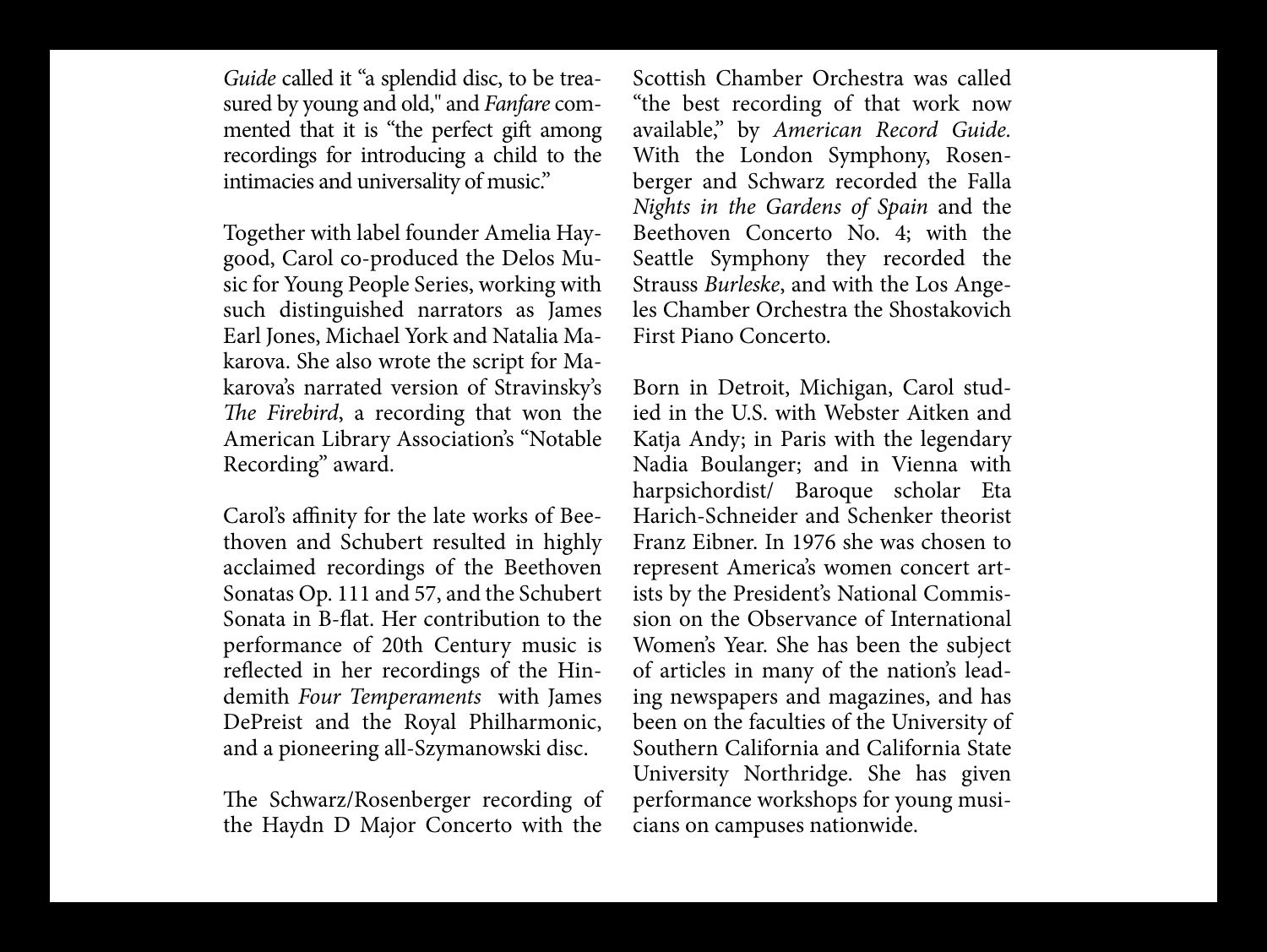Carol has given numerous benefit performances for physical rehabilitation programs, an effort motivated by her own experience. Her official debut was delayed ten years by an attack of paralytic polio at the outset of her career. She spent those ten years of seclusion and rehabilitation partly in Vienna, studying Baroque style and theory at the Academy, and absorbing German lieder, opera, instrumental music and literature.

Upon Carol's return to the concert stage, not even her management knew, at the beginning, about her long ordeal. As her story became known, she proved to be an inspiration to many, and has been writing a book about her experiences. She feels that her successful struggle to overcome the after-effects of polio taught her a great deal that she has been able to pass on to others. She has taught workshops, at the University of Southern California and other universities, in the wide-ranging area of physical and psychological preparation for performance.

In an enthusiastic review of a Rosenberger recital at Carnegie Hall, Mark Kanny, then Music Editor of FM Guide, had his

own response to the artist/person he heard that night: "Her performances have an unforced quality that has nothing to do with lack of energy. Rather her playing draws on an inner calm. One hears this too when she talks about the problems of a woman pianist, or about the need for a more engaging concert format...she has retained her humanity; her name is worth remembering."

Internationally recognized for his moving performances, innovative programming and extensive catalog of recordings, American conductor **Gerard Schwarz**  serves as Music Director of the All-Star Orchestra, an ensemble of top musicians from America's leading orchestras featured in a television series airing throughout the United States on public television. The series appears on DVD (Naxos) and has been awarded three Emmy Awards and an ASCAP Award. Schwarz also serves as Music Director of the Eastern Music Festival in North Carolina and Conductor Laureate of the Seattle Symphony.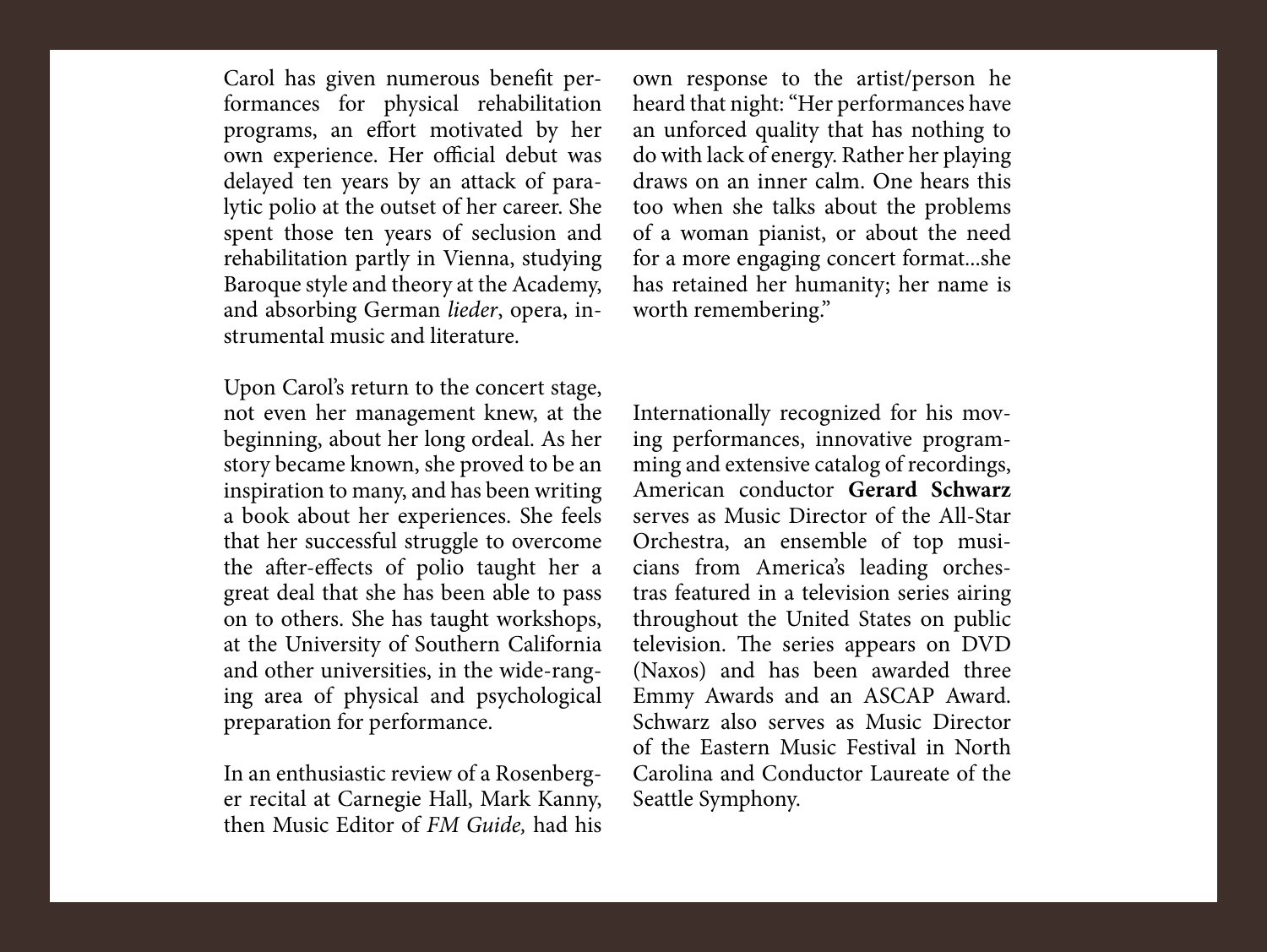With more than 300 world premieres to his credit, Schwarz has always felt strongly about commissioning and performing new music. A 2013 initiative with the Eastern Music Festival and the Bonnie McElveen Hunter Commissioning Project has enabled ten new world premieres from American composers to the festival over a period of ten years. Richard Danielpour's A Prayer for Our Time was featured in summer of 2013 and John Corigliano's work for violin and orchestra was performed in 2014. During Schwarz's tenure with the festival, he has expanded audiences to the largest in its history, incorporated a composer in residence program, developed three new concert series and increased the focus on new works with 15 world premieres over three seasons.

A prolific recording artist, Schwarz's total discography numbers nearly 350 on more than 11 labels. His pioneering cycles of American symphonists such as William Schuman, David Diamond and Howard Hanson have received high critical praise, as have his acclaimed series of Stravinsky ballets, symphony cycles of Robert Schumann, Gustav Mahler and Dmitri

Shostakovich as well as his orchestral works of Richard Wagner, Richard Strauss and Rimsky-Korsakov. More than 50 discs featuring Gerard Schwarz and the Seattle Symphony – with works by 54 composers ranging from the Baroque to contemporary periods – were released between 2012 and 2014. In addition to his numerous recordings with the Seattle Symphony, he has also recorded with the Berlin Radio Symphony, Czech Philharmonic, English Chamber Orchestra, Juilliard Orchestra, London Symphony, Los Angeles Chamber Symphony, New York Chamber Symphony, Orchestre National de France, Philadelphia Orchestra, Royal Liverpool Philharmonic, Tokyo Philharmonic and Eastern Music Festival.

A sought-after guest conductor, Schwarz has led many of the world's greatest orchestras and Opera companies. He has appeared with the Juilliard Opera, Kirov Opera, Mostly Mozart Festival, San Francisco Opera, Seattle Opera and Washington National Opera and has led 21 productions with the Seattle Opera in addition to appearing on the concert platforms of some of the world's most prestigious venues.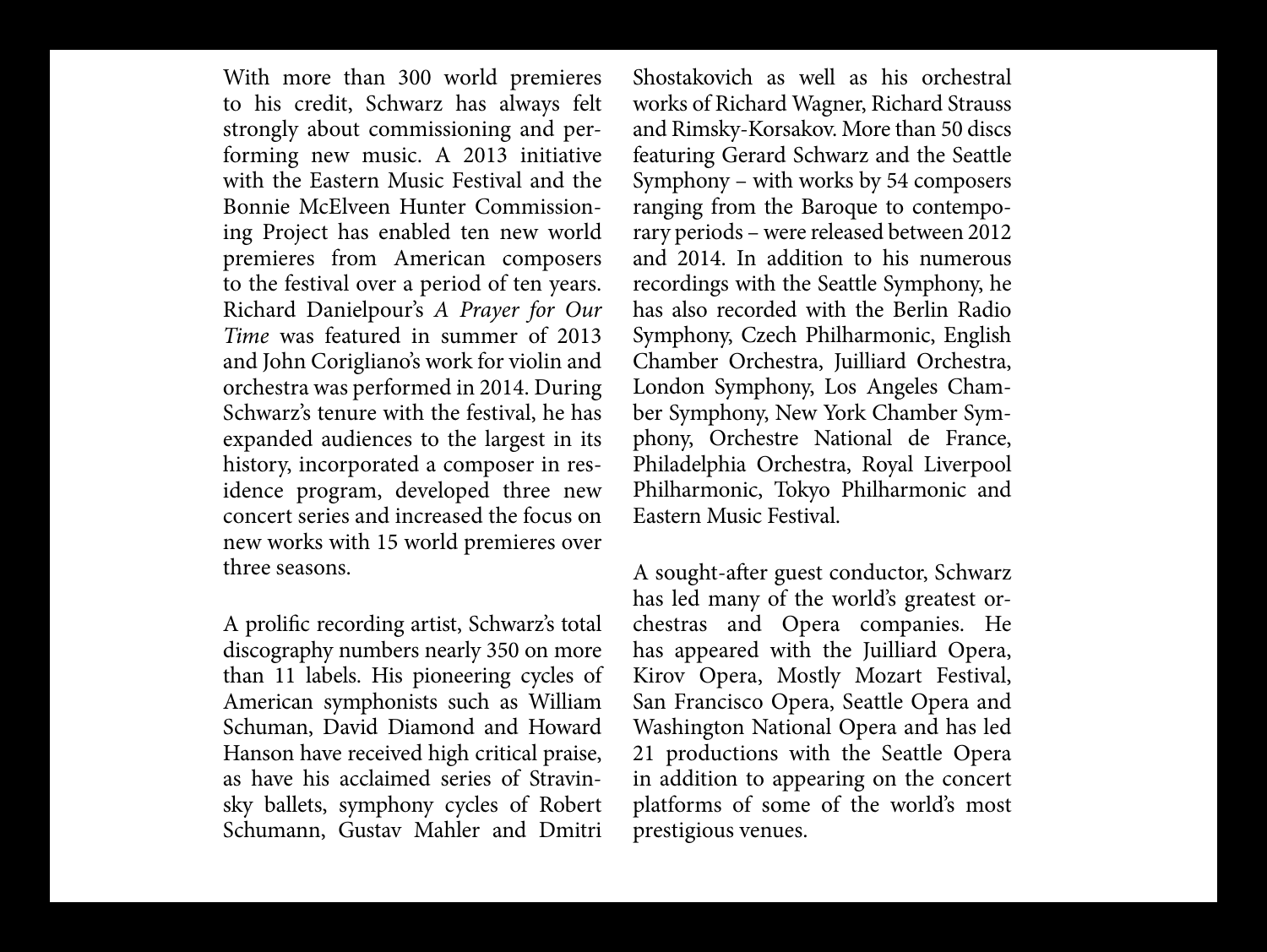A graduate of The Juilliard School, Schwarz joined the New York Philharmonic in 1972 as co-principal trumpet, a position he held until 1977. Schwarz's numerous previous positions include Music Director of New York's Mostly Mozart Festival, Music Director of the Royal Liverpool Philharmonic and Music Director of the Los Angeles Chamber Orchestra and New York Chamber Symphony.

Schwarz, a renowned interpreter of 19<sup>th</sup> century German, Austrian and Russian repertoire, in addition to his noted work with contemporary American composers, completed his final season as music director of the Seattle Symphony in 2011 after an acclaimed 26 years – a period of dramatic artistic growth for the ensemble. Maestro Schwarz was instrumental in the building of Benaroya Hall, amassed a critically acclaimed discography of more than 140 recordings; numerous television programs and concert broadcasts; implemented music education programs including new series and the successful Soundbridge Center and significantly increased audience attendance.

In his nearly five decades as a respected classical musician and conductor, Schwarz has received hundreds of honors and accolades including four Emmy Awards, 13 GRAMMY nominations, seven ASCAP Awards and numerous Stereo Review and Ovation Awards. He holds the Ditson Conductor's Award from Columbia University, was the first American named Conductor of the Year by Musical America and has received numerous honorary doctorates. Most recently, the City of Seattle recognized his outstanding achievements and named the street alongside the Benaroya Hall "Gerard Schwarz Place," and the State of Washington gave him the honorary title of "General" for his extraordinary contributions as an artist and citizen.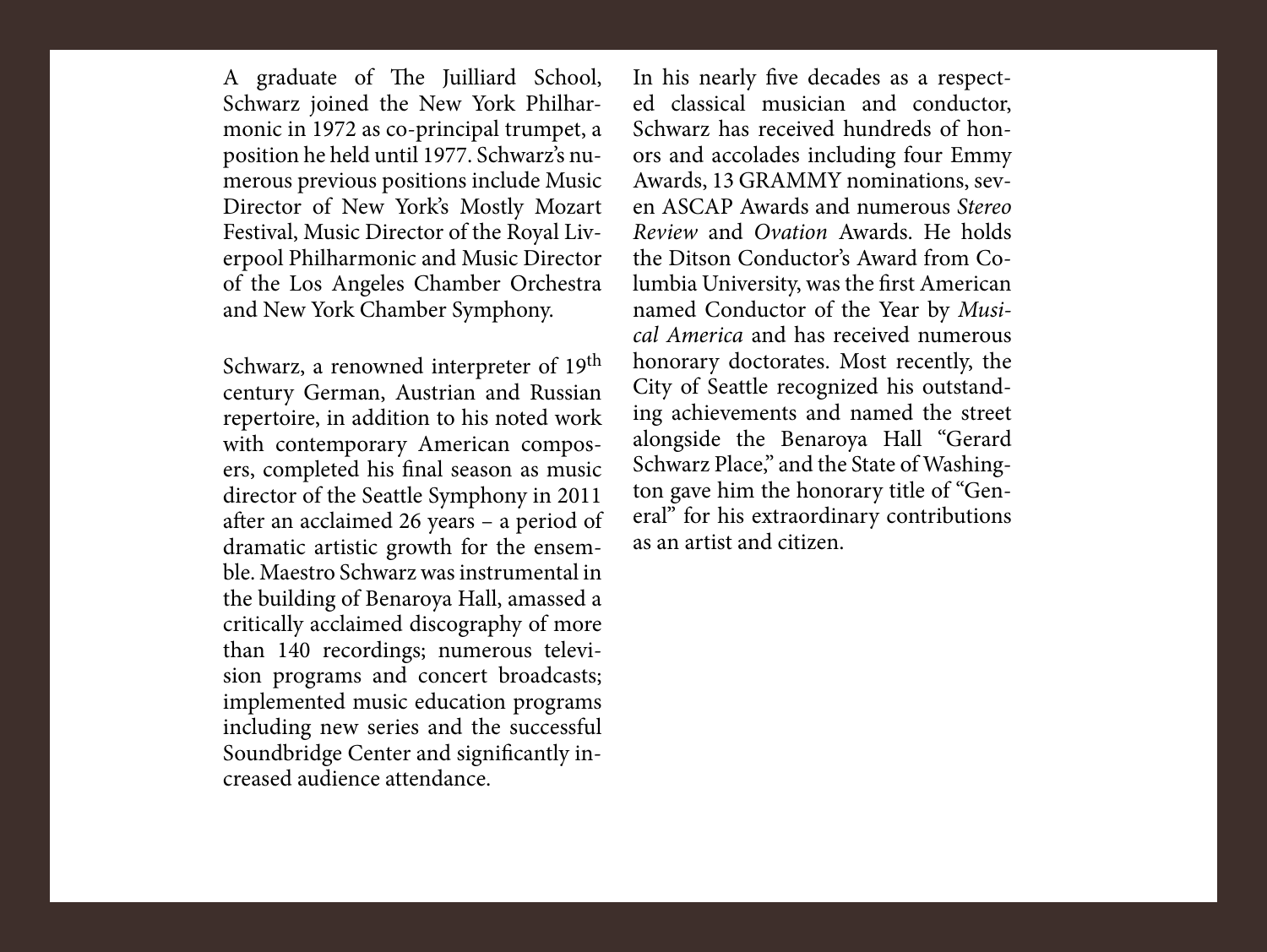Executive Producer: Amelia S. Haygood

Recording Producers: Joanna Nickrenz (Haydn D Major); Adam Stern (Haydn G Major, Strauss, Hanson); Jody Schwarz (Falla)

Recording Engineers: Marc Aubort (Haydn D Major); John Eargle (Haydn G Major, Strauss, Hanson, Falla)

Recorded: Queen's Hall, Edinburgh (Haydn); Seattle Opera House (Strauss, Hanson Concerto); BMG Studio A, New York City (Fantasy Variations); St. John's Hall, Smith Square, London (Falla)

Pianos: Boesendorfer Imperial Concert Grand (Haydn D Major, Hanson Fantasy Variations); Steinway Concert Grand (Haydn G Major, Hanson Concerto, Falla); Yamaha CF III Concert Grand (Strauss)

Mastering: Jeff Mee Photo of Carol Rosenberger: Ken Veeder Photo of Gerard Schwarz: Ben VanHouten

 © 2015 Delos Productions, Inc., P.O. Box 343, Sonoma, CA 95476-9998 (707) 996-3844 • Fax (707) 320-0600 • (800) 364-0645 contactus@delosmusic.com • www.delosmusic.com Made in USA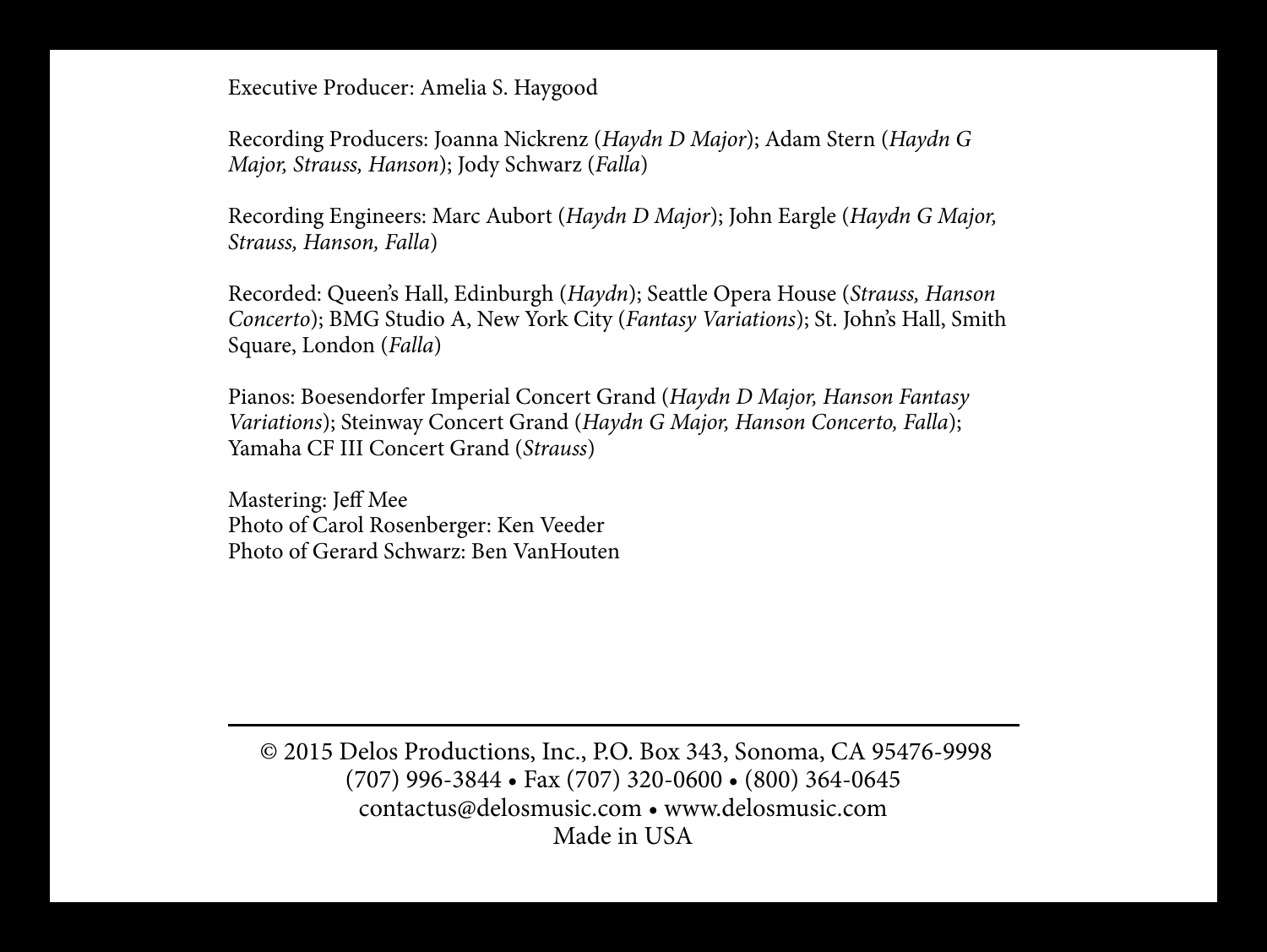### Also Available with Carol Rosenberger



**DE 3027 BEETHOVEN Concerto No. 4; Symphony No. 5 Gerard Schwarz, conductor**



**DE 1006 HINDEMITH The Four Temperaments James DePreist, conductor**



**DE 3021 SHOSTAKOVICH Concerto No. 1; Stravinsky; Prokofiev Gerard Schwarz, conductor**



**DE 3263 BRIDGE Chamber Concerto; Idylls; Four Pieces Constantine Orbelian, conductor**